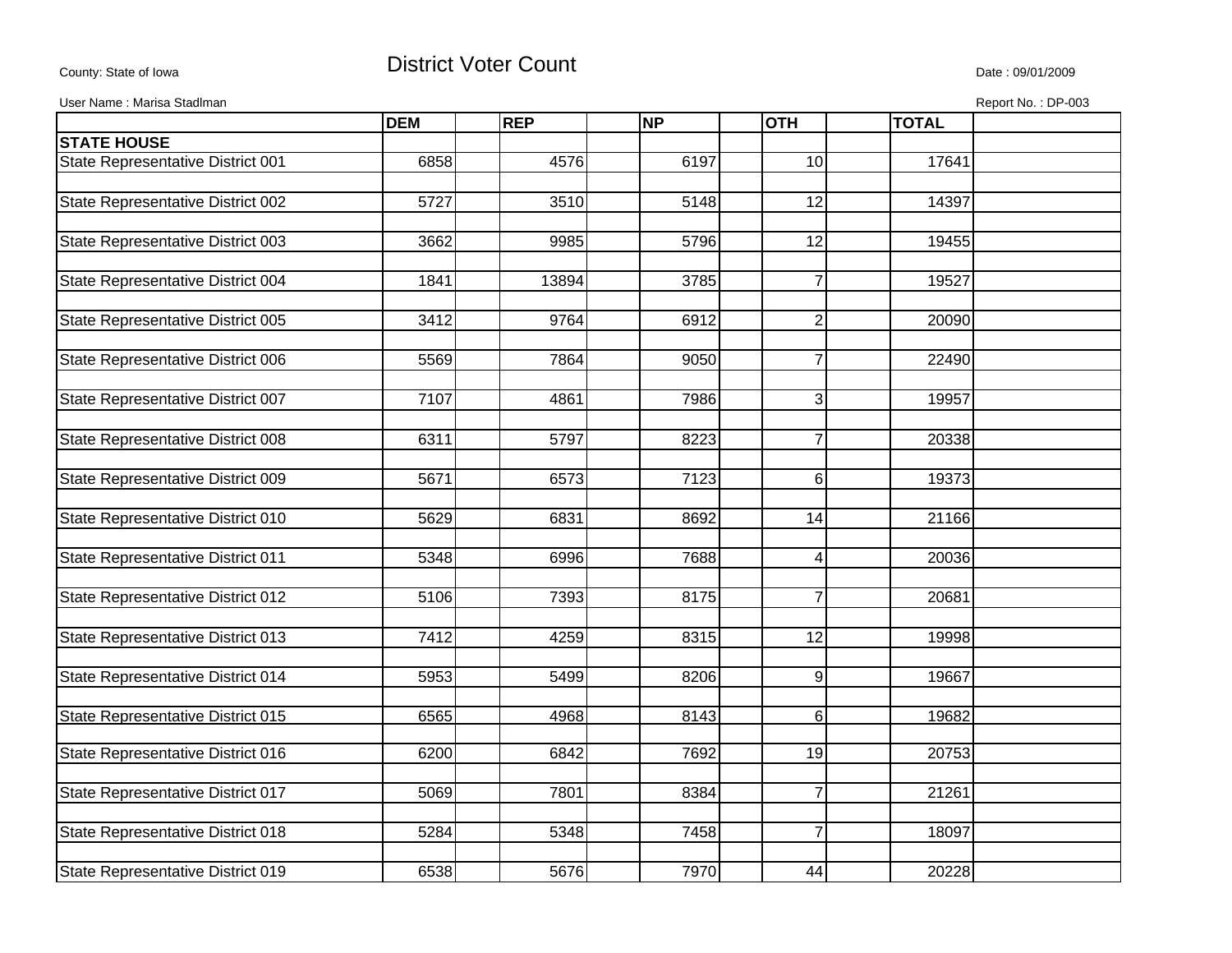|                                   | <b>DEM</b> | <b>REP</b> | <b>NP</b> | <b>OTH</b>       | <b>TOTAL</b> | Page 2 |
|-----------------------------------|------------|------------|-----------|------------------|--------------|--------|
| State Representative District 020 | 7052       | 6887       | 9020      | $\overline{20}$  | 22979        |        |
|                                   |            |            |           |                  |              |        |
| State Representative District 021 | 7008       | 4208       | 7152      | 11               | 18379        |        |
|                                   |            |            |           |                  |              |        |
| State Representative District 022 | 9477       | 2319       | 6602      | 9                | 18407        |        |
|                                   |            |            |           |                  |              |        |
| State Representative District 023 | 6476       | 4426       | 8779      | 11               | 19692        |        |
| State Representative District 024 | 5638       | 5175       | 7630      | 3                | 18446        |        |
|                                   |            |            |           |                  |              |        |
| State Representative District 025 | 8885       | 4184       | 8418      | 13               | 21500        |        |
|                                   |            |            |           |                  |              |        |
| State Representative District 026 | 7422       | 3695       | 7746      | 5                | 18868        |        |
|                                   |            |            |           |                  |              |        |
| State Representative District 027 | 9402       | 3650       | 6846      | 10               | 19908        |        |
|                                   |            |            |           |                  |              |        |
| State Representative District 028 | 8937       | 4111       | 6875      | 4                | 19927        |        |
|                                   |            |            |           |                  |              |        |
| State Representative District 029 | 9421       | 6000       | 8559      | 25               | 24005        |        |
|                                   |            |            |           |                  |              |        |
| State Representative District 030 | 12477      | 6069       | 10166     | 34               | 28746        |        |
|                                   |            |            |           |                  |              |        |
| State Representative District 031 | 7313       | 5046       | 8897      | 8                | 21264        |        |
| State Representative District 032 | 6747       | 6323       | 8760      | 10               | 21840        |        |
|                                   |            |            |           |                  |              |        |
| State Representative District 033 | 9003       | 3430       | 7885      | 32               | 20350        |        |
|                                   |            |            |           |                  |              |        |
| State Representative District 034 | 8447       | 4309       | 7400      | 15               | 20171        |        |
|                                   |            |            |           |                  |              |        |
| State Representative District 035 | 8106       | 6951       | 9360      | 13               | 24430        |        |
|                                   |            |            |           |                  |              |        |
| State Representative District 036 | 8129       | 7572       | 9947      | 25               | 25673        |        |
|                                   |            |            |           |                  |              |        |
| State Representative District 037 | 7655       | 6770       | 8168      | 18               | 22611        |        |
|                                   |            |            |           |                  |              |        |
| State Representative District 038 | 9002       | 4783       | 6266      | 17               | 20068        |        |
|                                   |            |            |           |                  |              |        |
| State Representative District 039 | 6240       | 5615       | 9106      | 11               | 20972        |        |
|                                   |            |            |           |                  |              |        |
| State Representative District 040 | 5419       | 7373       | 7593      | $\boldsymbol{9}$ | 20394        |        |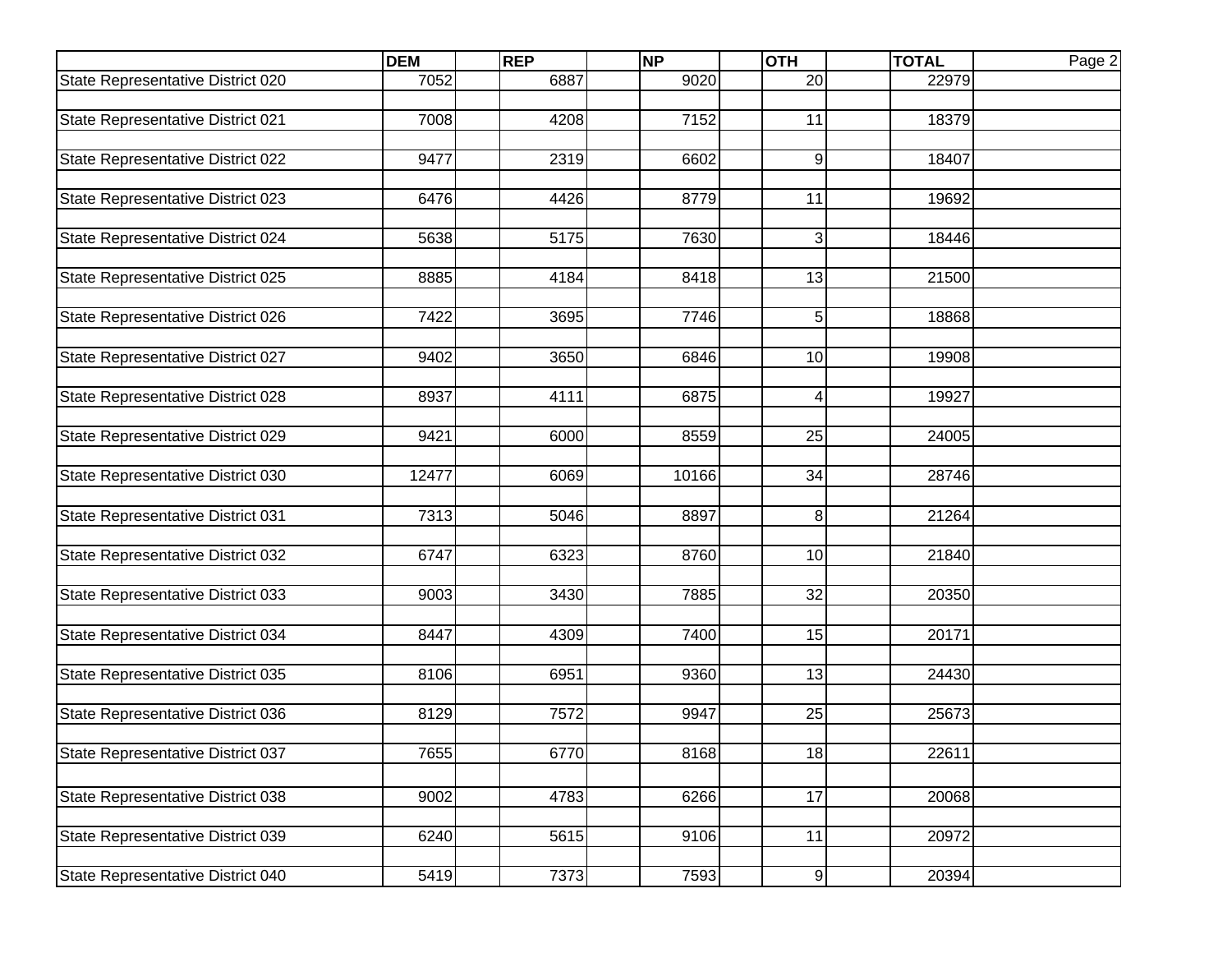|                                   | <b>DEM</b> | <b>REP</b> | <b>NP</b> | <b>OTH</b>      | <b>TOTAL</b> | Page 3 |
|-----------------------------------|------------|------------|-----------|-----------------|--------------|--------|
| State Representative District 041 | 8510       | 5546       | 6580      | 10              | 20646        |        |
|                                   |            |            |           |                 |              |        |
| State Representative District 042 | 9387       | 6884       | 7707      | 18              | 23996        |        |
|                                   |            |            |           |                 |              |        |
| State Representative District 043 | 6588       | 5594       | 7331      | 6               | 19519        |        |
| State Representative District 044 | 5486       | 6705       | 7815      | $\overline{7}$  | 20013        |        |
|                                   |            |            |           |                 |              |        |
| State Representative District 045 | 8449       | 5961       | 10972     | 130             | 25512        |        |
|                                   |            |            |           |                 |              |        |
| State Representative District 046 | 8821       | 6185       | 8444      | 48              | 23498        |        |
|                                   |            |            |           |                 |              |        |
| State Representative District 047 | 9144       | 12368      | 14131     | $\overline{22}$ | 35665        |        |
|                                   |            |            |           |                 |              |        |
| State Representative District 048 | 7154       | 4956       | 7986      | 16              | 20112        |        |
|                                   | 7946       | 4826       | 6969      | 13              | 19754        |        |
| State Representative District 049 |            |            |           |                 |              |        |
| State Representative District 050 | 5207       | 5902       | 7474      | 5               | 18588        |        |
|                                   |            |            |           |                 |              |        |
| State Representative District 051 | 6469       | 4804       | 8606      | 13              | 19892        |        |
|                                   |            |            |           |                 |              |        |
| State Representative District 052 | 4687       | 6285       | 7691      | 4               | 18667        |        |
|                                   |            |            |           |                 |              |        |
| State Representative District 053 | 4958       | 7877       | 7821      | $\overline{2}$  | 20658        |        |
|                                   |            |            |           |                 |              |        |
| State Representative District 054 | 5842       | 6110       | 7104      | 10              | 19066        |        |
| State Representative District 055 | 5383       | 6408       | 6762      | 9               | 18562        |        |
|                                   |            |            |           |                 |              |        |
| State Representative District 056 | 6246       | 6411       | 6436      | 8               | 19101        |        |
|                                   |            |            |           |                 |              |        |
| State Representative District 057 | 5095       | 8554       | 7615      | 7               | 21271        |        |
|                                   |            |            |           |                 |              |        |
| State Representative District 058 | 5495       | 7269       | 7475      | 7 <sup>1</sup>  | 20246        |        |
|                                   |            |            |           |                 |              |        |
| State Representative District 059 | 8016       | 7854       | 5941      | 11              | 21822        |        |
| State Representative District 060 | 7664       | 7868       | 7147      | 22              | 22701        |        |
|                                   |            |            |           |                 |              |        |
| State Representative District 061 | 11152      | 5019       | 4939      | $\overline{21}$ | 21131        |        |
|                                   |            |            |           |                 |              |        |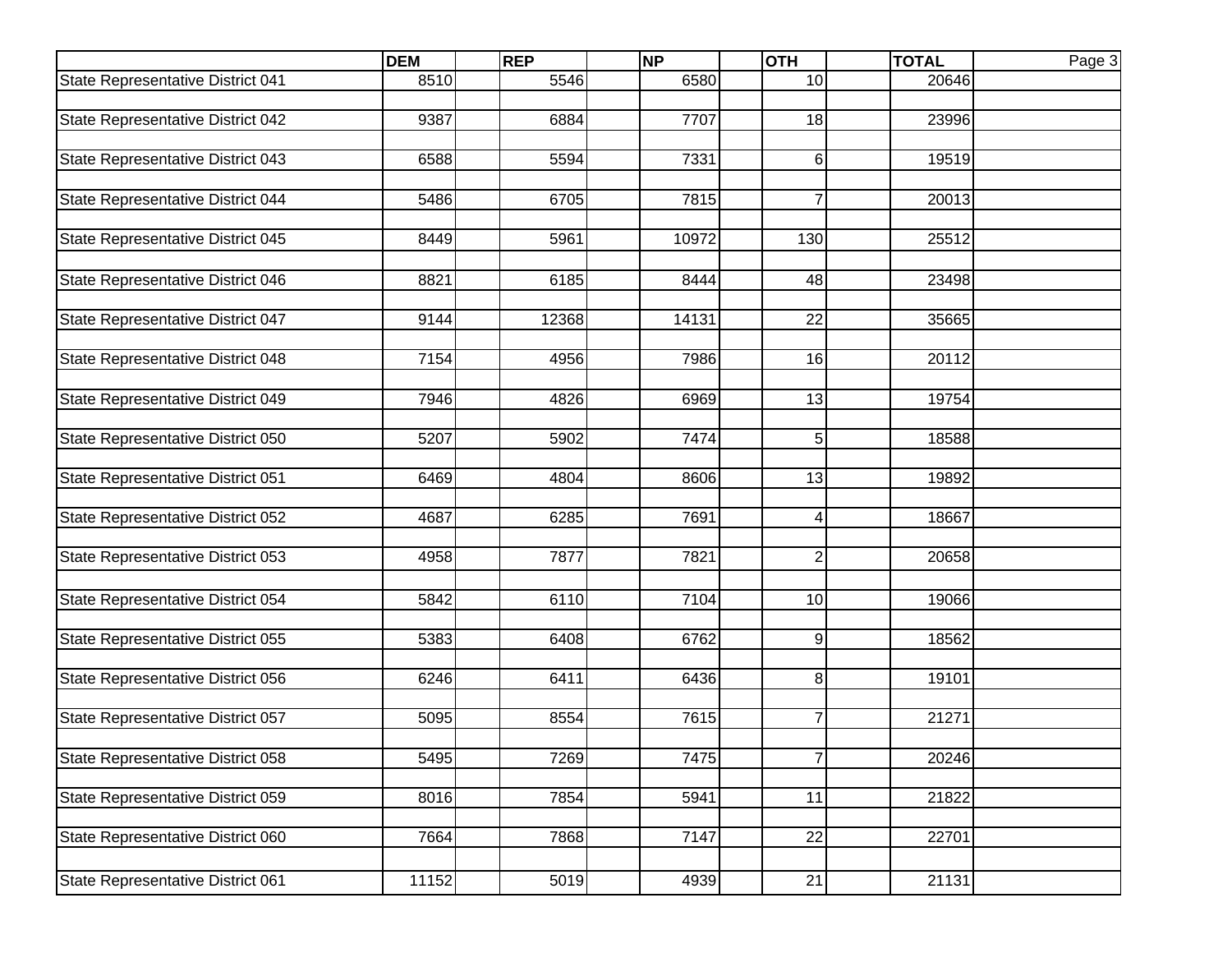|                                   | <b>DEM</b> | <b>REP</b> | <b>NP</b> | <b>OTH</b>      | <b>TOTAL</b> | Page 4 |
|-----------------------------------|------------|------------|-----------|-----------------|--------------|--------|
| State Representative District 062 | 8798       | 3220       | 5197      | 17              | 17232        |        |
|                                   |            |            |           |                 |              |        |
| State Representative District 063 | 8269       | 8973       | 7159      | 18              | 24419        |        |
|                                   |            |            |           |                 |              |        |
| State Representative District 064 | 9477       | 5012       | 5801      | 22              | 20312        |        |
|                                   |            |            |           |                 |              |        |
| State Representative District 065 | 8718       | 2994       | 5248      | 25              | 16985        |        |
|                                   |            | 2122       |           |                 |              |        |
| State Representative District 066 | 9294       |            | 4200      | 26              | 15642        |        |
| State Representative District 067 | 9941       | 4615       | 6386      | 13              | 20955        |        |
|                                   |            |            |           |                 |              |        |
| State Representative District 068 | 9509       | 3754       | 5446      | 12              | 18721        |        |
|                                   |            |            |           |                 |              |        |
| State Representative District 069 | 9784       | 11837      | 10137     | $\overline{22}$ | 31780        |        |
|                                   |            |            |           |                 |              |        |
| State Representative District 070 | 8999       | 10364      | 9286      | 27              | 28676        |        |
|                                   |            |            |           |                 |              |        |
| State Representative District 071 | 6405       | 8271       | 8086      | 5               | 22767        |        |
|                                   |            |            |           |                 |              |        |
| State Representative District 072 | 6313       | 6488       | 7036      | $\overline{7}$  | 19844        |        |
|                                   |            |            |           |                 |              |        |
| State Representative District 073 | 7632       | 7274       | 8399      | 6               | 23311        |        |
|                                   | 8222       | 6869       | 8118      | 19              | 23228        |        |
| State Representative District 074 |            |            |           |                 |              |        |
| State Representative District 075 | 7110       | 6400       | 7635      | 17              | 21162        |        |
|                                   |            |            |           |                 |              |        |
| State Representative District 076 | 6583       | 6020       | 8256      | 5               | 20864        |        |
|                                   |            |            |           |                 |              |        |
| State Representative District 077 | 12211      | 4482       | 10635     | 90              | 27418        |        |
|                                   |            |            |           |                 |              |        |
| State Representative District 078 | 14246      | 4199       | 8277      | 55              | 26777        |        |
|                                   |            |            |           |                 |              |        |
| State Representative District 079 | 6246       | 5299       | 8758      | 3               | 20306        |        |
|                                   |            |            |           |                 |              |        |
| State Representative District 080 | 6373       | 6271       | 7619      | $\overline{3}$  | 20266        |        |
|                                   |            |            |           |                 |              |        |
| State Representative District 081 | 7703       | 6042       | 8702      | 15              | 22462        |        |
|                                   |            |            |           |                 |              |        |
| State Representative District 082 | 6275       | 7959       | 9559      | 10              | 23803        |        |